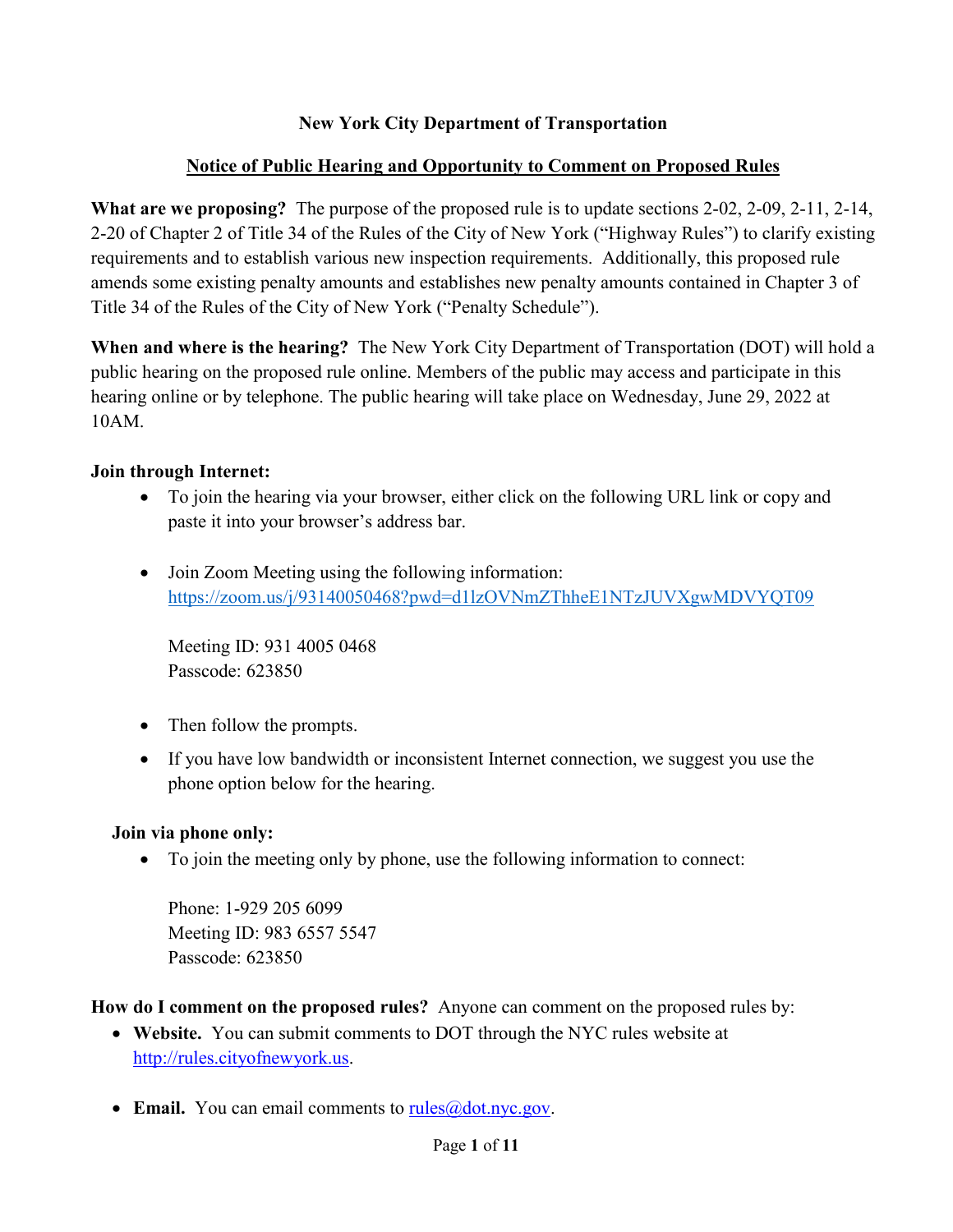- **Mail.** You can mail comments to Joseph Yacca, Administrative Superintendent of Highway Operations, 55 Water Street, 7th Floor, NY, NY 10041.
- **Fax.** You can fax comments to Joseph Yacca, Administrative Superintendent of Highway Operations, 212-839-8867.

**By speaking at the hearing.** Anyone who wants to comment on the proposed rule at the public hearing must sign up to speak. You can sign up before the hearing by emailing  $rule@dot.nyc.gov$  by June 28, 2022 and including your name and affiliation. While you will be given an opportunity during the hearing to indicate that you would like to provide comments, we prefer that you sign up in advance. You can speak for up to three minutes.

**Is there a deadline to submit written comments?** Yes, the deadline to submit written comments is Wednesday, June 29, 2022 at 5PM.

**What if I need assistance to participate in the hearing?** You must tell the DOT Office of the General Counsel if you need a reasonable accommodation of a disability during the hearing. You must tell us if you need a sign language interpreter. You can tell us by e-mailing at rules@dot.nyc.gov by June 20, 2022.

**Can I review the comments made on the proposed rules?** You can review the comments made online on the proposed rule by going to the website at [http://rules.cityofnewyork.us/.](http://rules.cityofnewyork.us/) A few days after the hearing, copies of all comments submitted online and copies of all written comments concerning the proposed rule will be available through the DOT Freedom of Information Law (FOIL) Office at https://a860-openrecords.nyc.gov/ or 55 Water Street, 4th Floor, New York, NY 10041.

**What authorizes DOT to make this rule?** Sections 1043(a) and 2903 of the New York City Charter (City Charter) authorizes DOT to make this proposed rule. This proposed rule was included in DOT's regulatory agenda for this Fiscal Year 2022 under several proposals. A few proposals that were not included were not anticipated at the time the regulatory agenda was prepared.

**Where can I find the Department of Transportation rules?** DOT's rules are in Title 34 of the Rules of the City of New York.

**What laws govern the rulemaking process?** DOT must meet the requirements of Section 1043 of the City Charter when creating or changing rules. This notice is made according to the requirements of Section 1043(b) of the City Charter.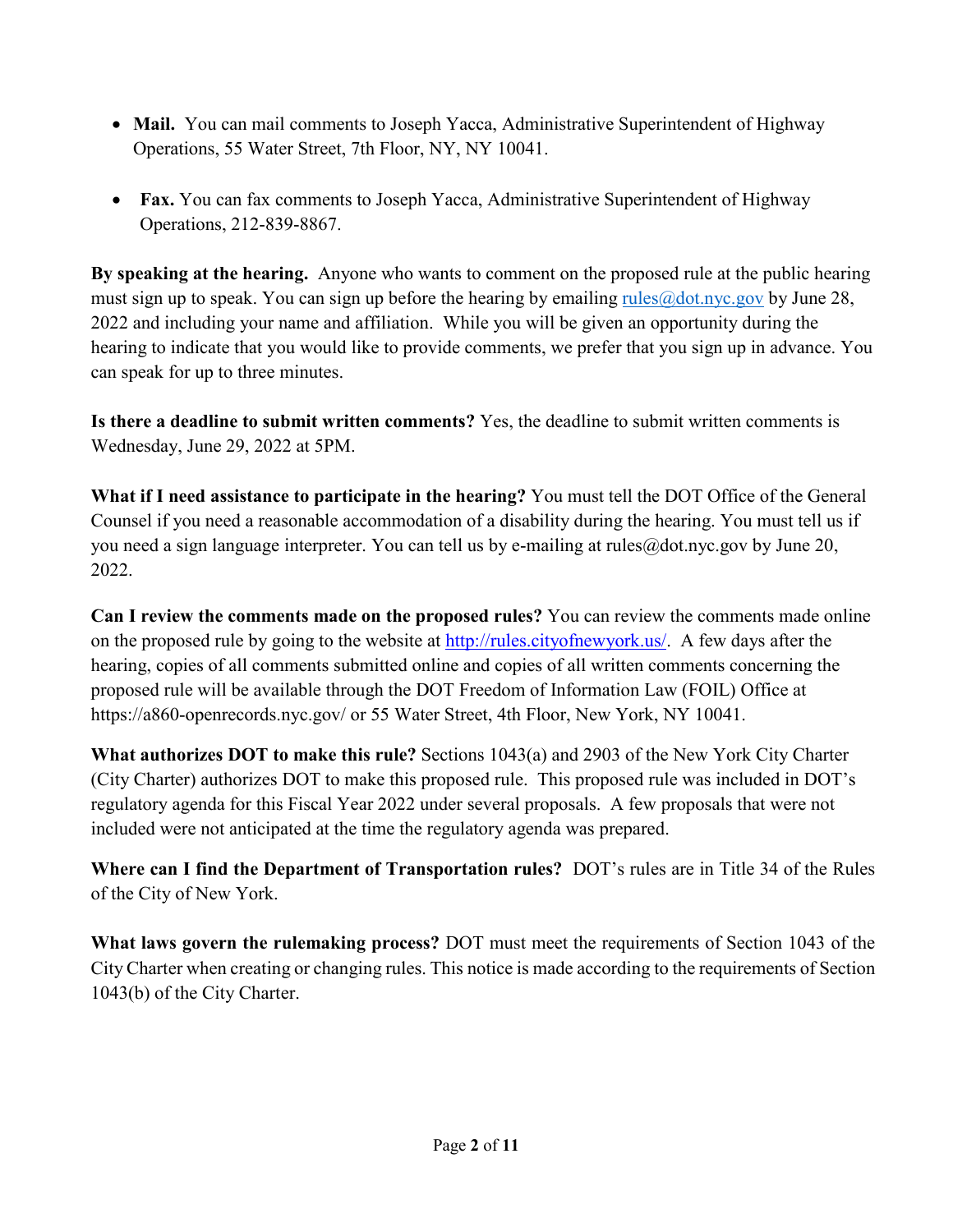#### **Statement of Basis and Purpose of Proposed Rule**

The Commissioner of the New York City Department of Transportation (DOT) is authorized to promulgate rules regarding highway operations in the City pursuant to Section 2903(b) of the City Charter. The rules that DOT is seeking to amend are contained within Chapters 2 and 3 of Title 34 of the Rules of the City of New York, relating to its "Highway Rules" and "Penalty Schedule" respectively.

The purpose of the proposed rule is to update sections 2-02, 2-09, 2-11, 2-14, 2-20 of the Highway Rules to clarify existing requirements and to establish various new inspection requirements. Additionally, pursuant to Local Law 5 of 2018, the maximum civil penalty amounts relating to street construction, maintenance, repairs, obstructions and closures were increased significantly, particularly where public safety is involved. Accordingly, DOT is seeking to increase certain penalty amounts and establish new penalty amounts for violations adjudicated at the Office of Administrative Trials and Hearings. The increased and newly established penalties are expected to increase compliance with DOT's rules and thereby promote public safety in the street construction and maintenance process.

More specifically, the following changes are being proposed:

- Section 2-02(a) would be amended to clarify that public utility companies and franchisees must obtain permits using their own corporate names instead of their sub-contractors' names.
- Section 2-02(c)(2)(i) would be amended to clarify that signage is required at a single excavation and not only at series of excavations
- Section 2-02(c) would be amended to add a new paragraph  $(4)$ , requiring that permittees add their identification numbers to any temporary construction, parking, raised plow or other regulatory signs.
- Section 2-02(d) would be amended to require entities to obtain permits as noted on corrective action requests ("CAR"), to respond to a CAR in a timely manner in order to avoid receiving a summons for failure to protest, and to remove language that a new permit is not required if restoration work does not entail an additional excavation or re-grading of hardware.
- Section 2-02(g) would be amended to require underground facility owners to be responsible for any surface defects caused by their facility underneath the roadway.
- Section 2-09(f)(4) would be amended by adding a requirement for removing all wood forms and/or tree guards prior to the expiration of the permit.
- Section 2-11(e)(10)(i) would be amended by allowing composite plates to be used to cover open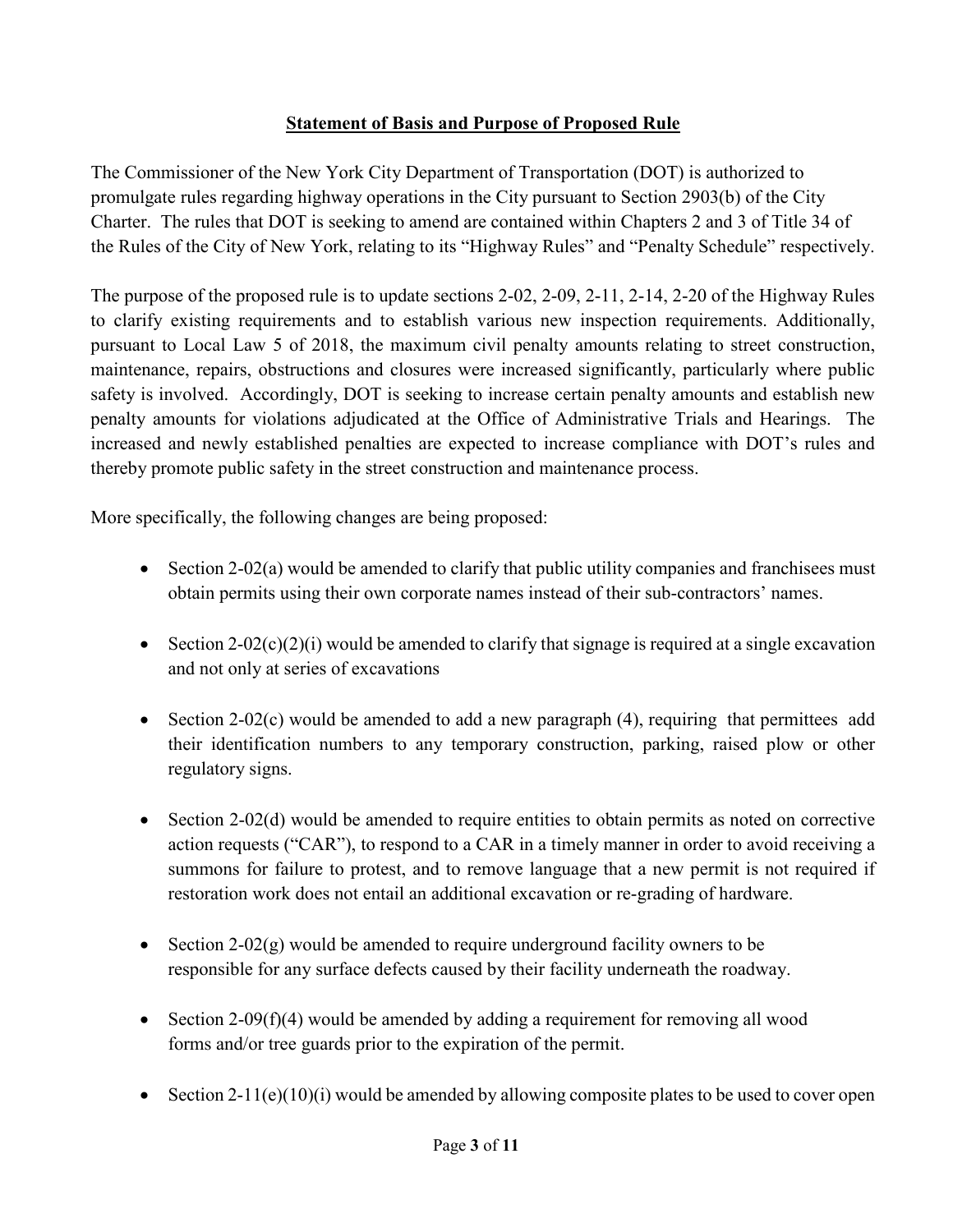restorations or excavations.

- Section 2-14(f)(6) would be amended by adding the requirement that protection placed beneath the wheels of a refuse container must remain in place for the entire time such container is placed on the roadway in order to protect the street from damage.
- Section 2-14(f)(8) would be amended to require bike lanes to be kept clean and unobstructed of debris and garbage.
- Section 2-20(b)(7) would be amended by clarifying that all barricades must bear a sign in accordance with section  $2-02(c)(2)$ .
- Section 2-20(j)(4) would be amended to clarify that non-City electrical and/or non-electrical equipment located on or extending over a City street must be made safe within the time frame prescribed by DOT.
- Section 3-01 of Chapter 3 of Title 34 of the Rules of the City of New York would be amended to increase penalty amounts for certain violations and establish penalty amounts for new violations.

New material is underlined.

[Deleted material is in brackets.]

Asterisks (\*\*\*) indicate unamended text.

# **Section 1. Subdivision (a) of Section 2-02 of Chapter 2 of Title 34 of the Rules of the City of New York is amended to read as follows:**

(a) Initial permit application. Public utilities or franchisees must apply for permits under their corporate name and not their sub-contractors' name. The following information shall be provided to the Department upon initial application for a permit under these rules and shall be updated as necessary and refiled annually:

# **§2. Subparagraph (i) of Paragraph 2 of Subdivision (c) of Section 2-02 of Chapter 2 of Title 34 of the Rules of the City of New York are amended to read as follows:**

(2) Signage along a single street excavation, a series of excavations or [street openings] trenches.

 (i) Permittees must post signs at any single street excavation or trench and/or at every 25-foot interval for a series of street excavations or trenches [100 foot intervals along a series of excavations or continuous cut], indicating the following:

\*\*\*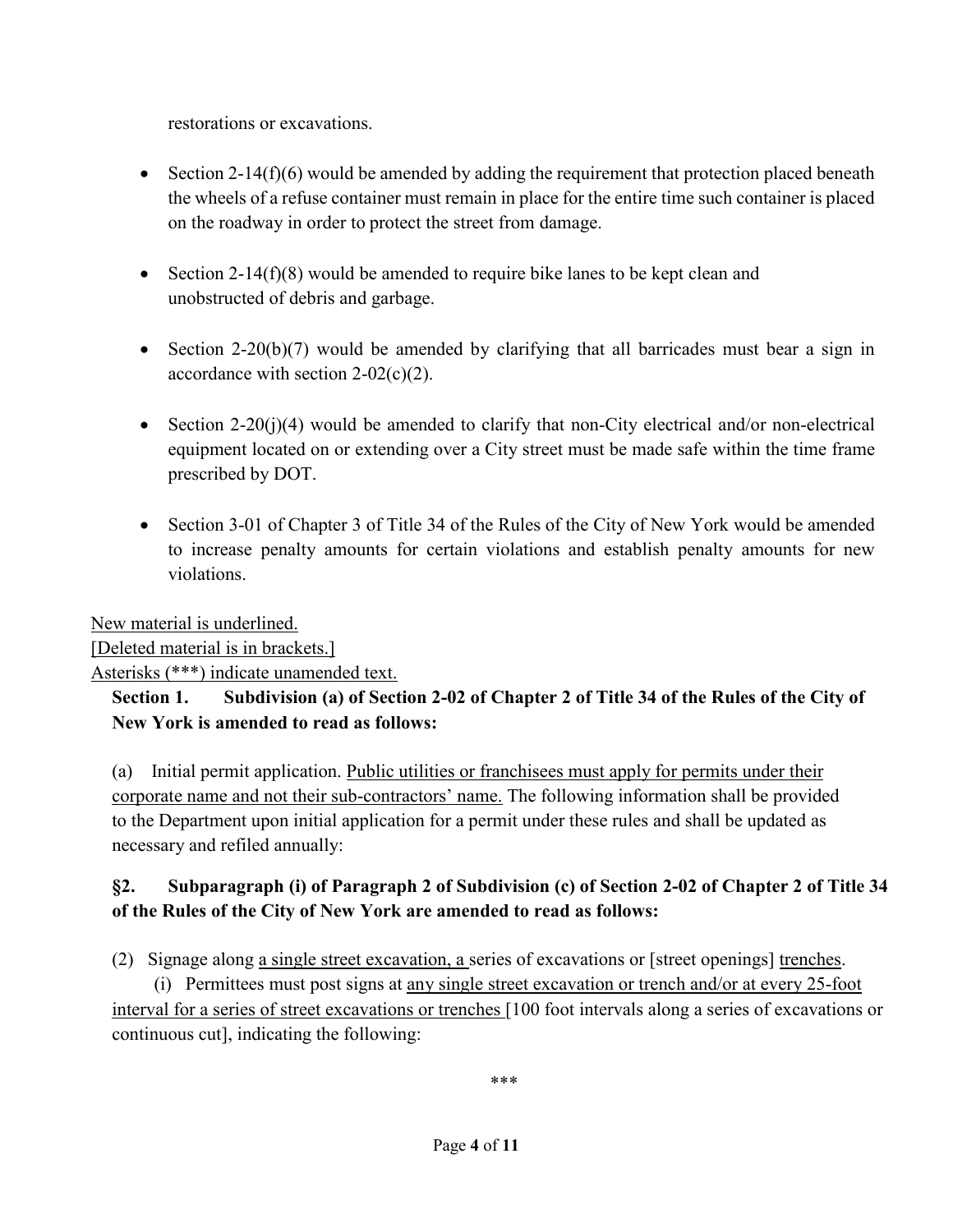# **§3. Subdivision (c) of Section 2-02 of Chapter 2 of Title 34 of the Rules of the City of New York is amended by adding a new paragraph (4) to read as follows:**

(4) Permittees' identification numbers on temporary signs. Permittees must affix their Department issued five-digit identification number using a waterproof label or sticker on all temporary signs, including but not limited to temporary construction, raised plow, parking or regulatory signs. The lettering must be in Arial font black ink, ¾ inch in height and width, placed at the lower right-hand corner of the front and the lower left and right-hand corner of the back of the sign as shown below. The labels/stickers must be visible/legible at all times. Permittees must replace any worn out or faded labels/stickers.



**§4. Paragraphs 1, 2, 3 and 6 of Subdivision (d) of Section 2-02 of Chapter 2 of Title 34 of the Rules of the City of New York are amended to read as follows:** 

(1) A CAR may be served [either personally,] by mail and/or by e-mail on the person responsible for the work and/or the condition which requires correction at his or her last known address, e-mail address or at the address or e-mail address for such person contained in the records of the Department. Where a CAR is served for a violation of § 19-147 of the Administrative Code, in the case of a utility company, the CAR may be given orally or in writing to a person or at a place designated by the utility and the utility shall respond within twenty-four (24) hours.

(2) Any corrective action required by the CAR shall be performed within thirty (30) days of the issuance of the CAR unless such issuance is protested as provided herein. Entities must obtain the required permit as noted on the CAR prior to performing the corrective action. Failure to obtain such a permit may result in a violation and the CAR will remain open until all conditions are satisfied.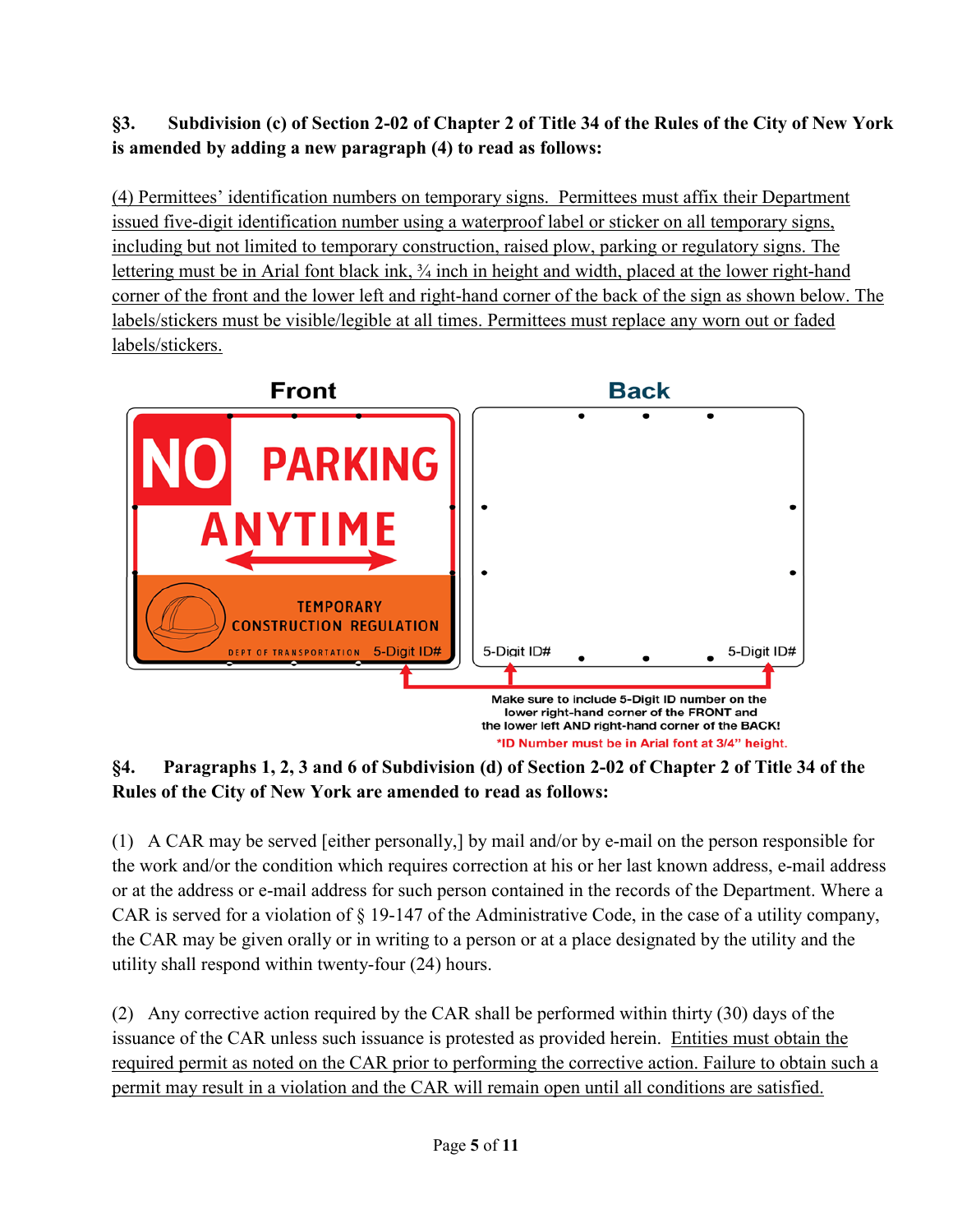(3) Within fourteen (14) days after the date of mailing of the CAR[, unless a different time is specified on the CAR or in these rules], the respondent may protest the issuance of the CAR in the manner directed on the CAR. If the respondent fails to timely protest the CAR and the Department issues a summons for an uncorrected condition, the respondent may be issued a summons for failing to respond to the CAR in a timely manner. If a protest is timely submitted and granted by the Department, the CAR fee will be waived.

(6) In the event that the original permit has expired before the corrective action is undertaken [and an additional excavation is necessary], a new permit, as noted on the CAR, shall be obtained in order to complete the required work. The new permit shall not affect the guarantee period, which will relate back to the original permit.[ If a permittee is performing restoration work that does not entail an additional excavation or re-grading of hardware, a new permit shall not be required by the Department.]

# **§5. Subdivision (g) of Section 2-02 of Chapter 2 of Title 34 of the Rules of the City of New York is amended by adding a new Paragraph 4 to read as follows:**

(4) Underground facility owners will be responsible for any surface defects caused by their facility underneath the roadway.

# **§6. Item (A) of Subparagraph (xx) of Paragraph 4 of subdivision (f) of Section 2-09 of Chapter 2 of Title 34 of the Rules of the City of New York is amended to read as follows:**

(A) No trees shall be planted in the sidewalk area unless a Street Opening Permit is issued by the Department. No such permit shall be issued by the Department unless the prior written consent of the Department of Parks and Recreation authorizing the tree planting is furnished. Tree pits shall be constructed in accordance with the specifications. All wood forms and/or construction-related tree guards must be removed prior to the expiration of the permit.

# **§7. Paragraph 4 of subdivision (f) of Section 2-09 of Chapter 2 of Title 34 of the Rules of the City of New York is is amended by adding a new subparagraph (xxi) to read as follows:**

(xxi) All wood forms must be removed prior to the expiration of the permit.

# **§8. Subparagraph (i) of Paragraph 10 of Subdivision (e) of Section 2-11 of Chapter 2 of Title 34 of the Rules of the City of New York is amended to read as follows:**

(i) All plating and decking installed by the permittee shall be made safe for vehicles and/or pedestrians and shall be adequate to carry the load. Composite plates may be used provided that they comply with the AASHTO H25 or HS25 specifications.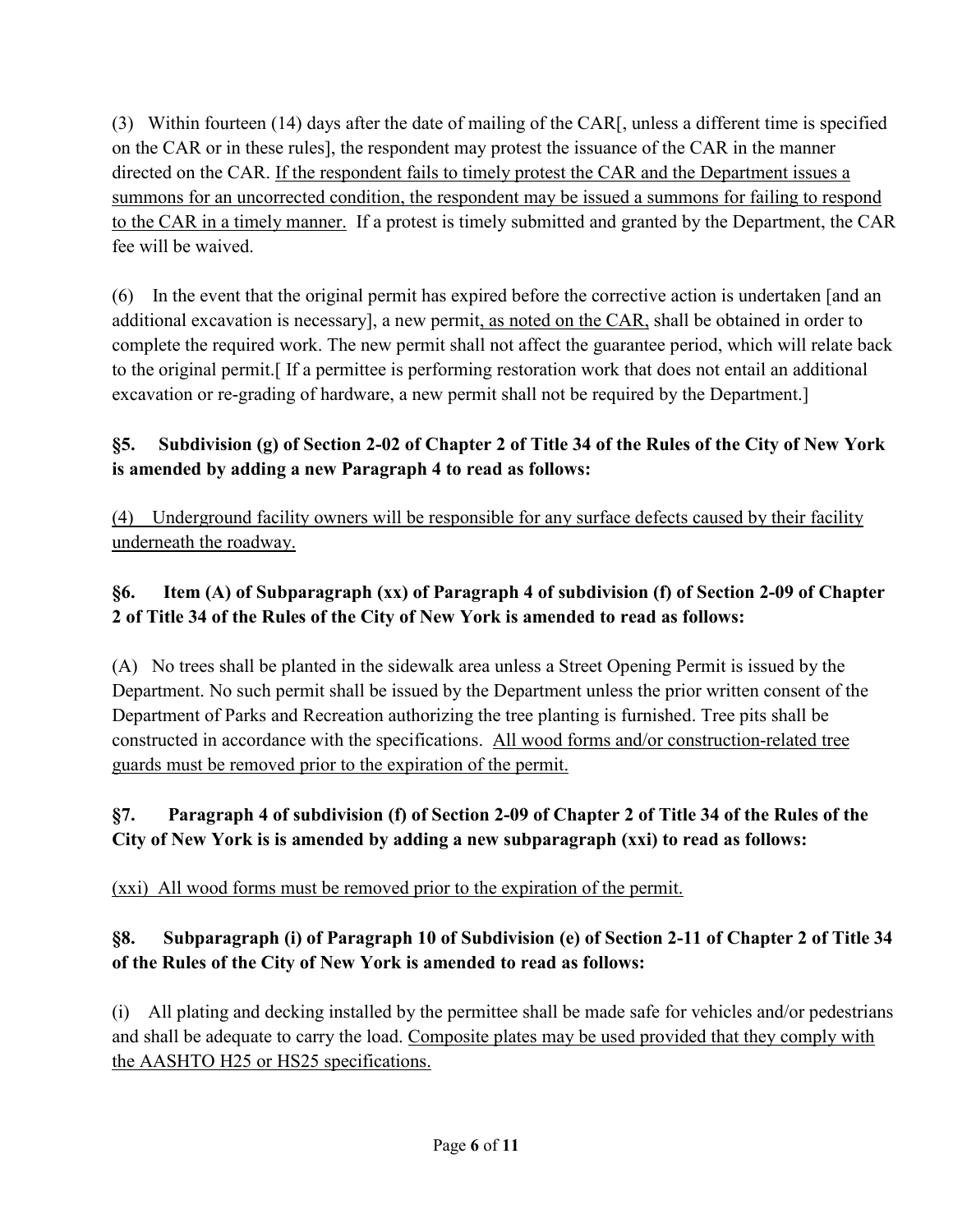### **§9. Paragraphs 6 and 8 of Subdivision (f) of Section 2-14 of Chapter 2 of Title 34 of the Rules of the City of New York are amended to read as follows:**

(6) The street shall be protected with proper covering (e.g., planking, skids, plating, or pneumatic tires) to prevent damage before containers are placed on the street. Protection shall be placed directly under each steel wheel or roller of the container to adequately distribute the weight. Protection must remain in place for the entire time the container remains on the roadway. Placement of all protection shall be done upon delivery by the owner of the container. All planking and skids for containers shall be a minimum of 1½" to a maximum of 3" thick. Overall size of the protective covering shall be a minimum of 12" x 12" and the placement of the protective covering shall not exceed the outer dimensions of the container.

(8) Sidewalks, gutters, crosswalks, bike lanes and driveways shall at all times be kept clear and unobstructed and all dirt, debris and rubbish shall be promptly removed therefrom.

# **§10. Paragraph 7 of Subdivision (b) of Section 2-20 of Chapter 2 of Title 34 of the Rules of the City of New York is amended to read as follows:**

(7) The roadway surrounding a street shunt shall be properly barricaded as a warning to vehicular traffic in the event that it is not feasible to install shunt boards (ramps) capable of withstanding constant, heavy vehicular traffic. All barricades must bear a sign pursuant to 34 RCNY  $\S$  2-02(c)(2) of these rules displaying the contractor's name and telephone number and the start and end dates of all work. The sidewalk areas over which the shunt runs and all wires shall be protected and ramped with a reflective covering.

# **§11. Paragraph 4 of Subdivision (j) of Section 2-20 of Chapter 2 of Title 34 of the Rules of the City of New York is amended to read as follows:**

(4) When the owner of any non-city electrical and/or non-electrical equipment located on or extending over a City street, or attached to City property is notified by the Department that a repair or alteration of said equipment is needed for public safety purposes, the equipment shall be made safe within the time frame prescribed by the Department. However, in cases of emergency the equipment must be made safe within [but in no event more than] twenty-four (24) hours of notification. Complete repair or alteration shall be made within seven (7) days following notification as directed by the Department.

# **§12. Section 3-01 of Chapter 3 of Title 34 of the Rules of the City of New York is amended to read as follows:**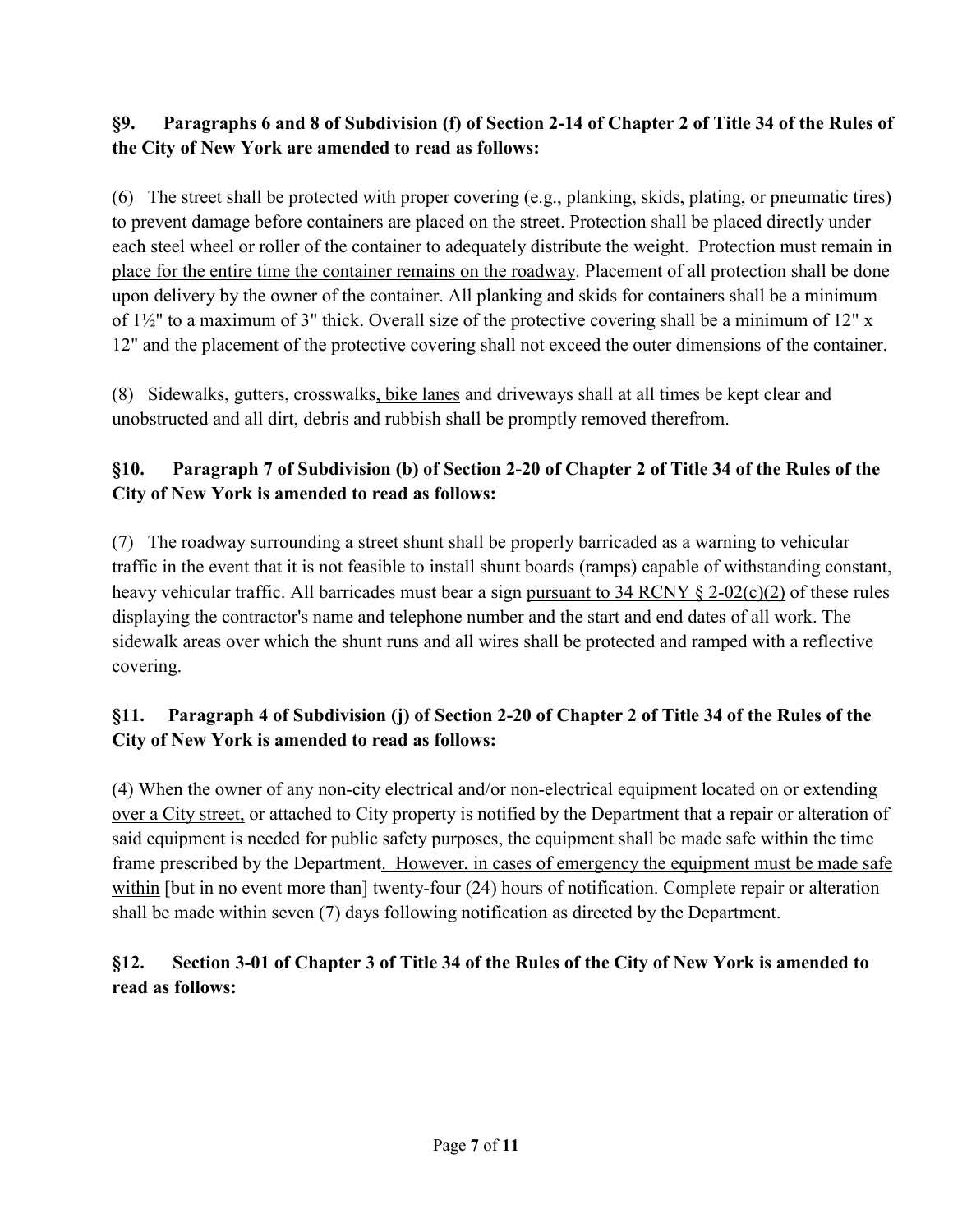# **§ 3-01 Department of Transportation Penalty Schedule.**

\*\*\*

| <b>Section</b>              | <b>Description</b>                                                                                            | <b>Penalty (S)</b> | Default (S)      |
|-----------------------------|---------------------------------------------------------------------------------------------------------------|--------------------|------------------|
|                             | ***                                                                                                           |                    |                  |
| 34RCNY 2-02(a)              | Failure to apply for a permit under a public utility's or<br>franchisee's corporate name                      | 1500               | 4500             |
|                             | ***                                                                                                           |                    |                  |
| 34RCNY 2-02<br>(c)(2)       | Failure to display required signs at work site                                                                | $[250]$<br>750     | $[350]$<br>2250  |
| 34RCNY 2-02<br>(c)(4)       | Failure to have the necessary ID markings on DOT<br>required signs                                            | 750                | 2250             |
| 34RCNY 2-02<br>(d)(2)       | Failure to obtain proper permits to repair the<br>conditions reported on a CAR.                               | 500                | 1500             |
| 34RCNY 2-02<br>(d)(3)       | Failure to timely protest a CAR                                                                               | 250                | 750              |
| 34RCNY 2-02<br>(g)(4)       | Failure to repair defects caused by respondent's<br>underground structure                                     | <u>1200</u>        | 3600             |
|                             | ***                                                                                                           |                    |                  |
| 34RCNY 2-09<br>(f)(4)(xx)   | Failure to remove wood forms and/or tree guards<br>upon expiration of the permit                              | 250                | 750              |
| 34RCNY 2-09<br>(f)(4)(xxi)  | Failure to remove wood forms upon expiration of the<br>permit                                                 | 250                | 750              |
|                             | ***                                                                                                           |                    |                  |
| 34RCNY 2-11<br>(e)(10)(i)   | Failure to use composite plates that comply with<br>AASHTO H25 or HS25 specifications                         | 1200               | 3600             |
|                             | ***                                                                                                           |                    |                  |
| 34 RCNY 2-11<br>(e)(11)(v)  | Failure to restore concrete base at same grade as<br>existing base                                            | [400]<br>1,200     | [1,000]<br>3,600 |
| 34 RCNY 2-11<br>(e)(11)(vi) | Installing asphalt other than binder as a base course                                                         | $[400]$<br>1,200   | [1,000]<br>3,600 |
|                             | ***                                                                                                           |                    |                  |
| 34RCNY 2-14<br>(f)(6)       | Failure to have the proper street protections under<br>commercial refuse container at all times               | 250                | 750              |
|                             | ***                                                                                                           |                    |                  |
| 34RCNY 2-14<br>(f)(8)       | Commercial refuse container/debris obstructing<br>sidewalks, gutters, crosswalks, bike lanes or<br>driveways. | 250                | 750              |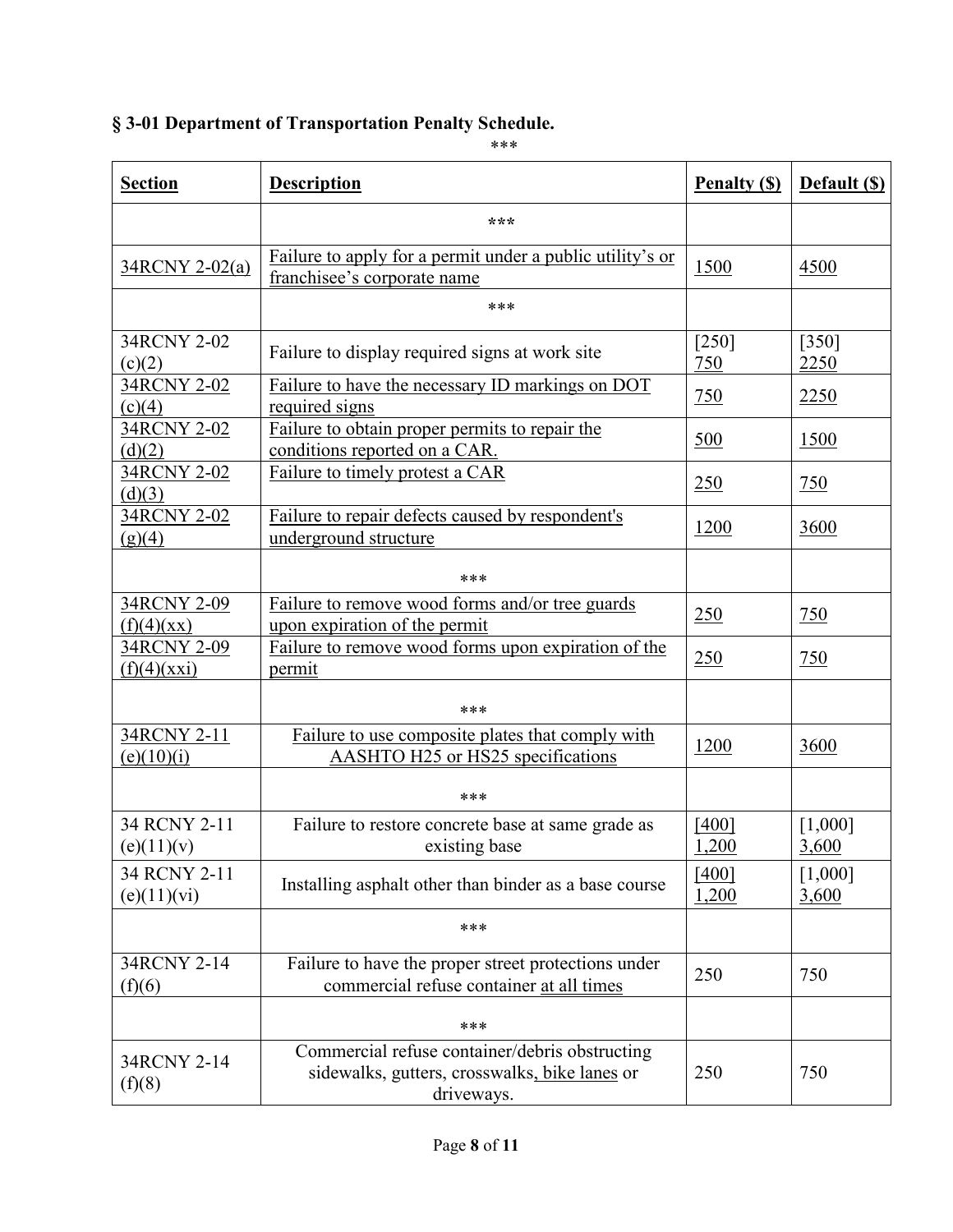|                        | ***                                                                                                                                      |              |                |
|------------------------|------------------------------------------------------------------------------------------------------------------------------------------|--------------|----------------|
| 34 RCNY 2-20<br>(b)(4) | Failure to replace shunt with permanent connection<br>within 90 days                                                                     | [250]<br>750 | [500]<br>2,250 |
| 34RCNY 2-20<br>(b)(7)  | Failure to bear a sign pursuant to $34$ RCNY 2-02(c)(2)<br>with contractor's name, telephone numbers, start and<br>end dates of all work | 750          | 2250           |
|                        | ***                                                                                                                                      |              |                |
| 34RCNY 2-20<br>(j)(4)  | Failure to repair non-city electrical and/or non-<br>electrical equipment within the required time frame                                 | 750          | 2250           |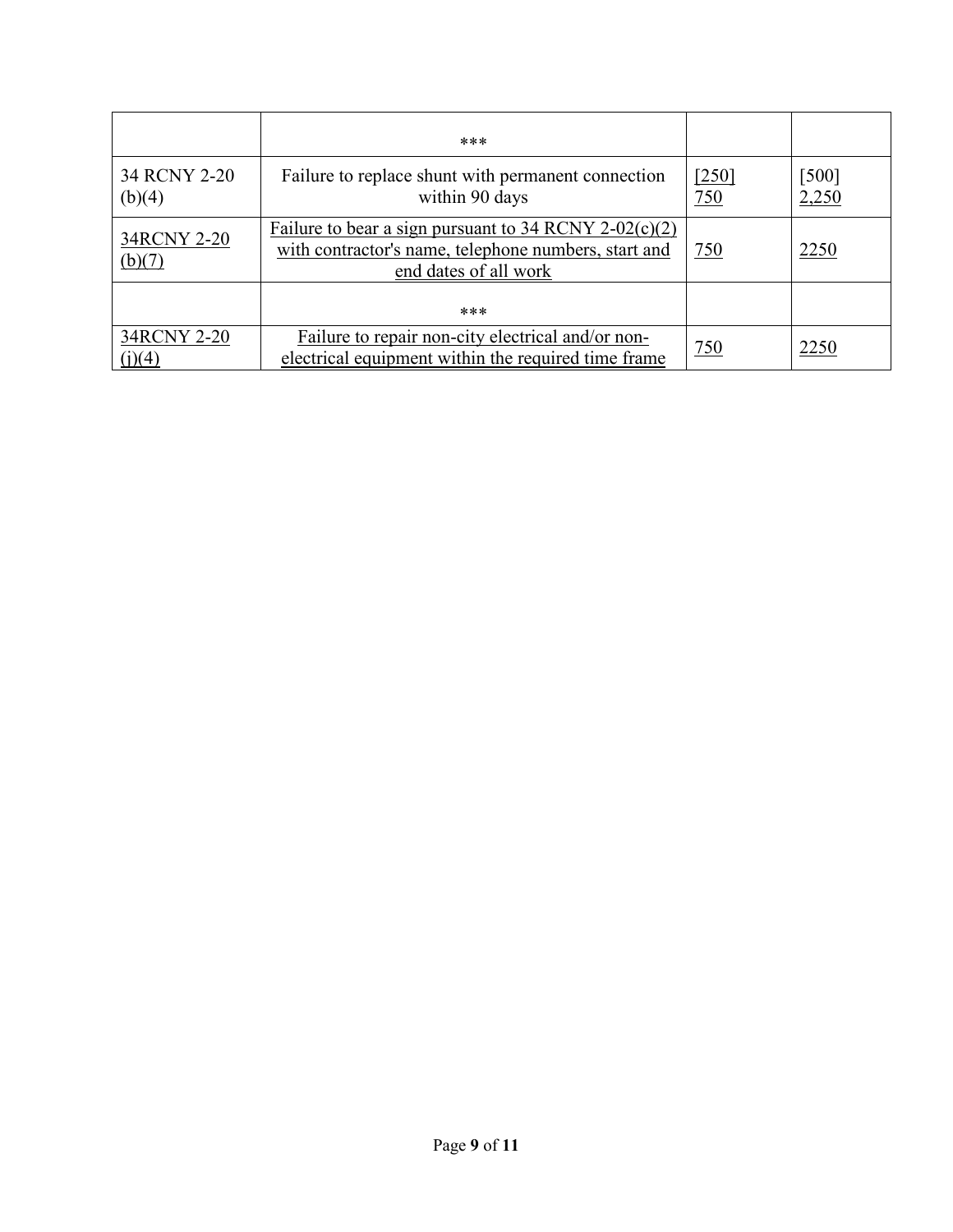#### **NEW YORK CITY MAYOR'S OFFICE OF OPERATIONS 253 BROADWAY, 10th FLOOR NEW YORK, NY 10007 212-788-1400**

#### **CERTIFICATION / ANALYSIS PURSUANT TO CHARTER SECTION 1043(d)**

#### **RULE TITLE: Amendment of Highway Rules and DOT Penalty Schedule**

#### **REFERENCE NUMBER: DOT-68**

#### **RULEMAKING AGENCY: Department of Transportation**

I certify that this office has analyzed the proposed rule referenced above as required by Section 1043(d) of the New York City Charter, and that the proposed rule referenced above:

- (i) Is understandable and written in plain language for the discrete regulated community or communities;
- (ii) Minimizes compliance costs for the discrete regulated community or communities consistent with achieving the stated purpose of the rule; and
- (iii) Does not provide a cure period because the violations pose significant risks to public safety.

 */s/ Francisco X. Navarro May 18, 2022* Mayor's Office of Operations